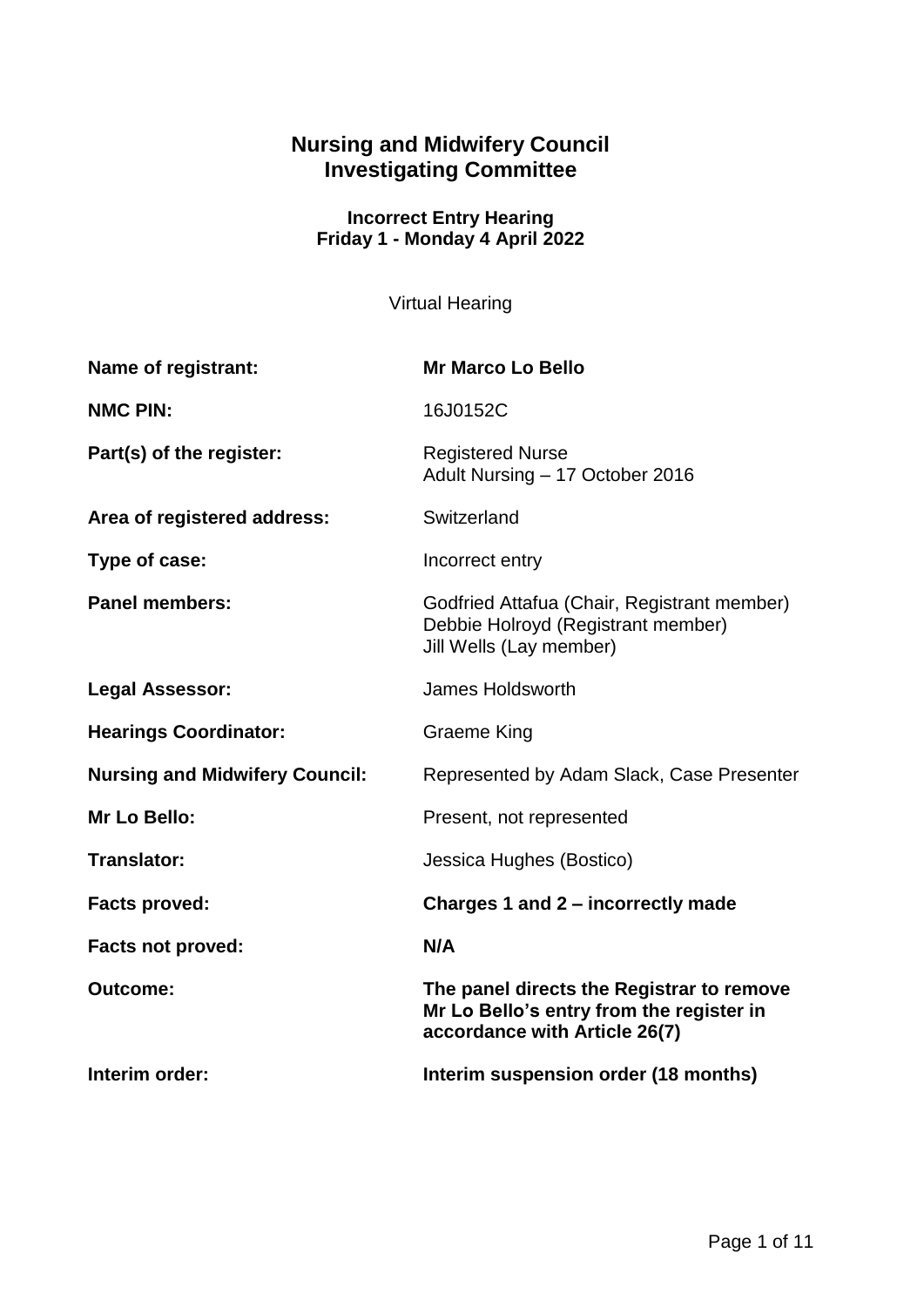### **Details of charge**

That you, Mr Marco Lo Bello

- 1. On your application for revalidation dated 30 September 2019, stated that you had received confirmation from Colleague A on 30 September 2019, when you had not received such confirmation. **(proved)**
- 2. On your application for revalidation dated 30 September 2019, stated that you had a reflective discussion with Colleague A on 30 September 2019, when no such reflective discussion had taken place. **(proved)**

And thereby an entry on Sub Part 1 of the NMC register in the name of Mr Marco Lo Bello, PIN 16J0152C, was incorrectly made.

### **Background**

You were referred to the Nursing and Midwifery Council (NMC) on 26 September 2019 by Ms A, a Triage Nurse at the Luton Urgent Care Centre after you made contact with her via LinkedIn regarding your NMC revalidation.

You submitted your online revalidation submission form on 30 September 2019 and named Colleague A as your confirmer and reflective discussion partner. Colleague A was contacted by the NMC on 5 October 2019 and advised it that although he was happy to act in this capacity, he did not have a reflective discussion with you or provide confirmation for you at this time.

#### **Decision on the facts**

In reaching its decisions on the facts, the panel considered all the evidence put forward in this case together with the submissions made by Mr Slack, on behalf of the NMC, and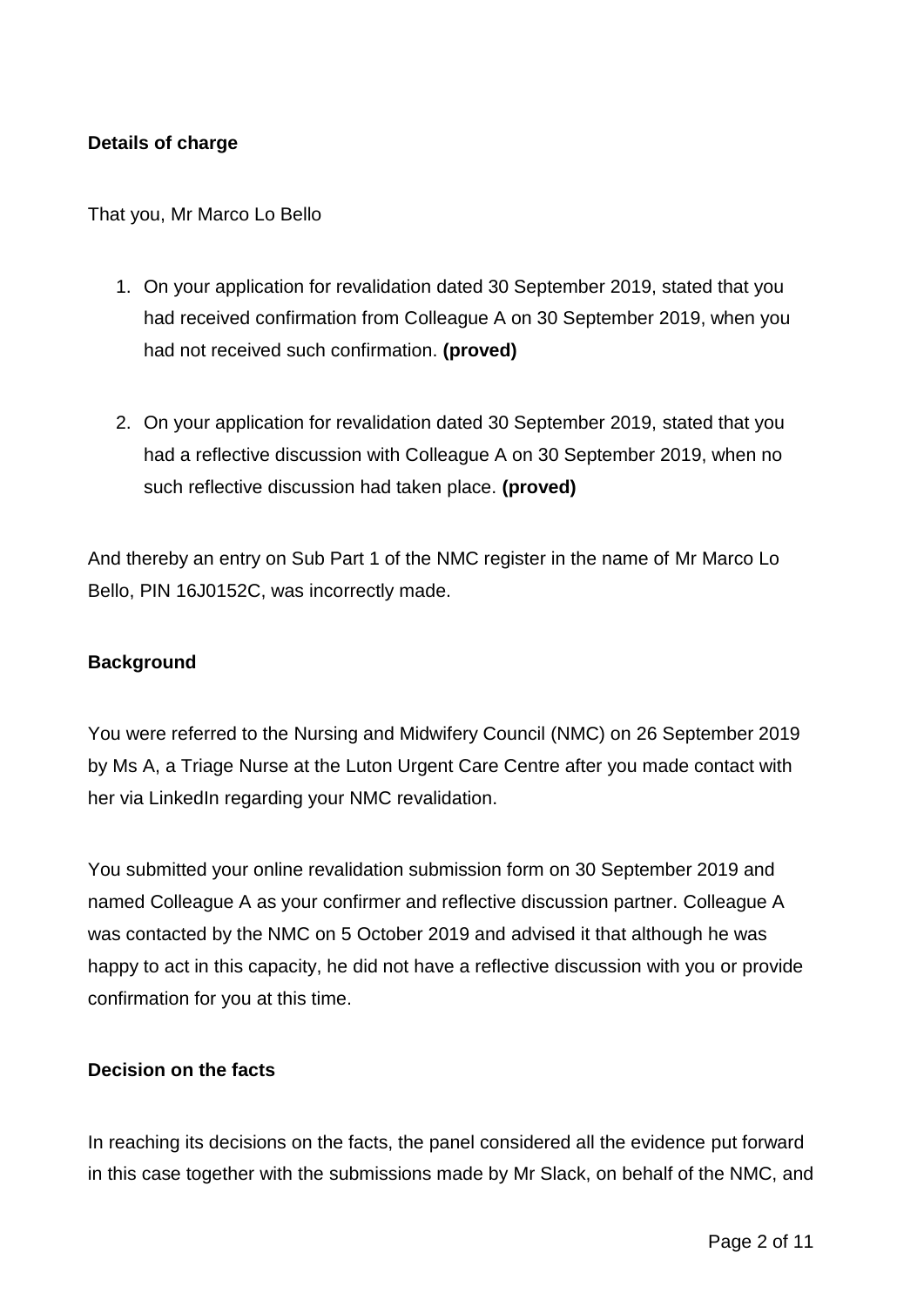representations from you. The panel was aware that the burden of proof rests on the NMC, and that the standard of proof is the civil standard, namely the balance of probabilities.

Before making its decision on the facts, the panel heard oral evidence under affirmation from Colleague A and you.

The panel then made the following findings in relation to the charges:

## **Charge 1**

1. On your application for revalidation dated 30 September 2019, stated that you had received confirmation from Colleague A on 30 September 2019, when you had not received such confirmation.

## **This charge is found proved**

In considering this charge, the panel had regard to your NMC Revalidation Summary dated 30 September 2019, Colleague A's witness statement dated 24 August 2020, Colleague A's oral evidence and your oral evidence.

The panel had regard to your NMC Revalidation Summary, in which you had answered '*Yes*' when asked '*I have received confirmation from an appropriate confirmer in line with 'How to revalidate with the NMC'.* It also noted that you had named Colleague A as the person who provided you with your confirmation. The panel considered this to demonstrate that you had indicated that you had received confirmation from Colleague A on your revalidation application.

The panel had regard to Colleague A's witness statement that stated: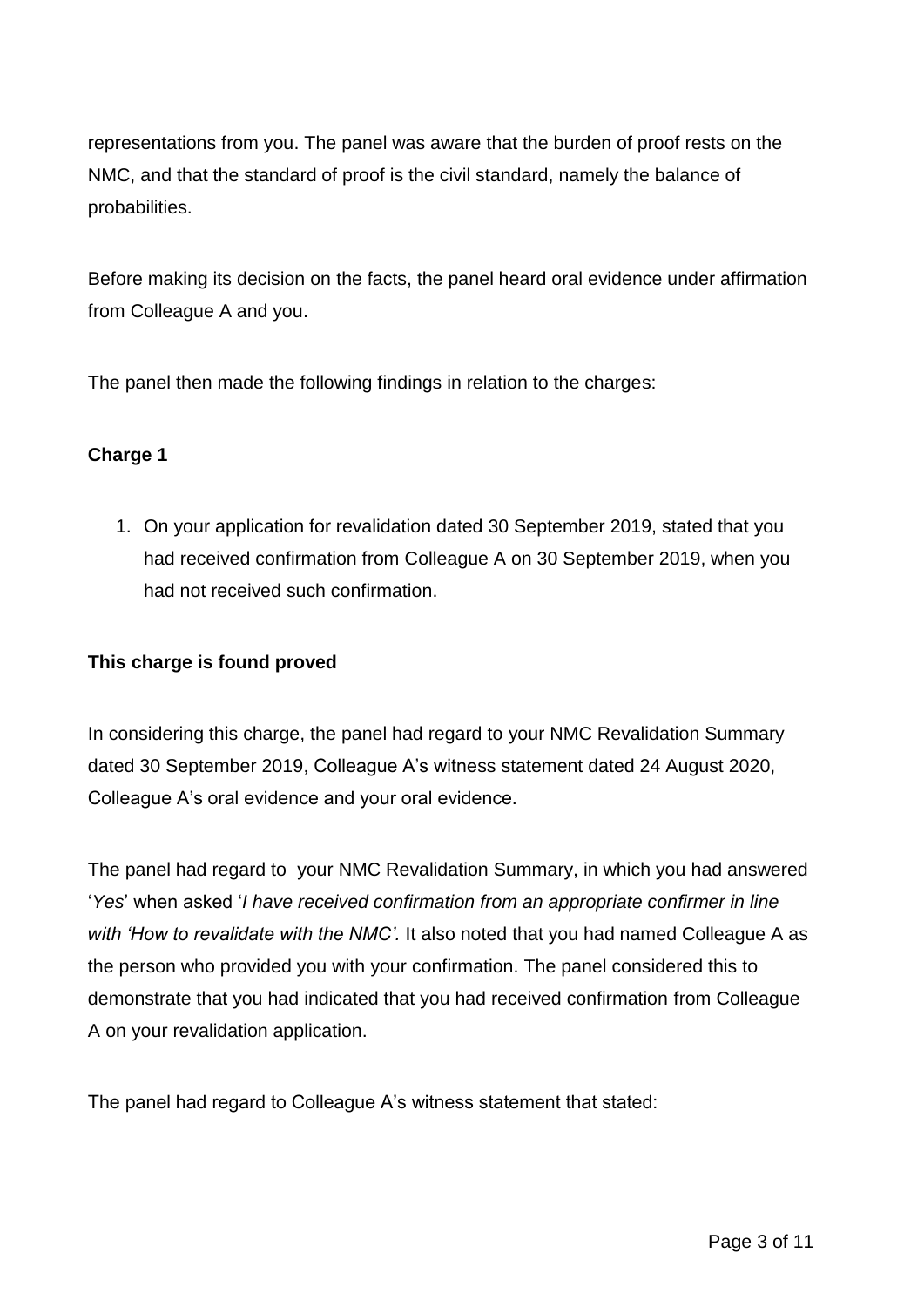*'I did not sign any of Mr Lo Bello's revalidation forms. I recall seeing Mr Lo Bello's completed NMC templates but I did not sign them, nor did he ever ask me to sign them.*

*[…]*

*The only requirements that were outstanding in Mr Lo Bello's revalidation process were the reflective discussion and confirmation, both of which I did not provide. I did not give Mr Lo Bello consent to use my details for his revalidation form.*

*[…]*

*…I was happy to act as his confirmer and reflective discussion partner once I was satisfied with his evidence. However, we never got to this stage.'*

The panel considered that Colleague A was consistent in his oral evidence that he did not provide you with confirmation.

The panel also noted that, in your oral evidence, you accepted that you never received a signed confirmation document from Colleague A.

With regard to the above, the panel was satisfied on the balance of probabilities that you did not receive confirmation from Colleague A on 30 September 2019. It therefore found charge 1 proved.

## **Charge 2**

2. On your application for revalidation dated 30 September 2019, stated that you had a reflective discussion with Colleague A on 30 September 2019, when no such reflective discussion had taken place.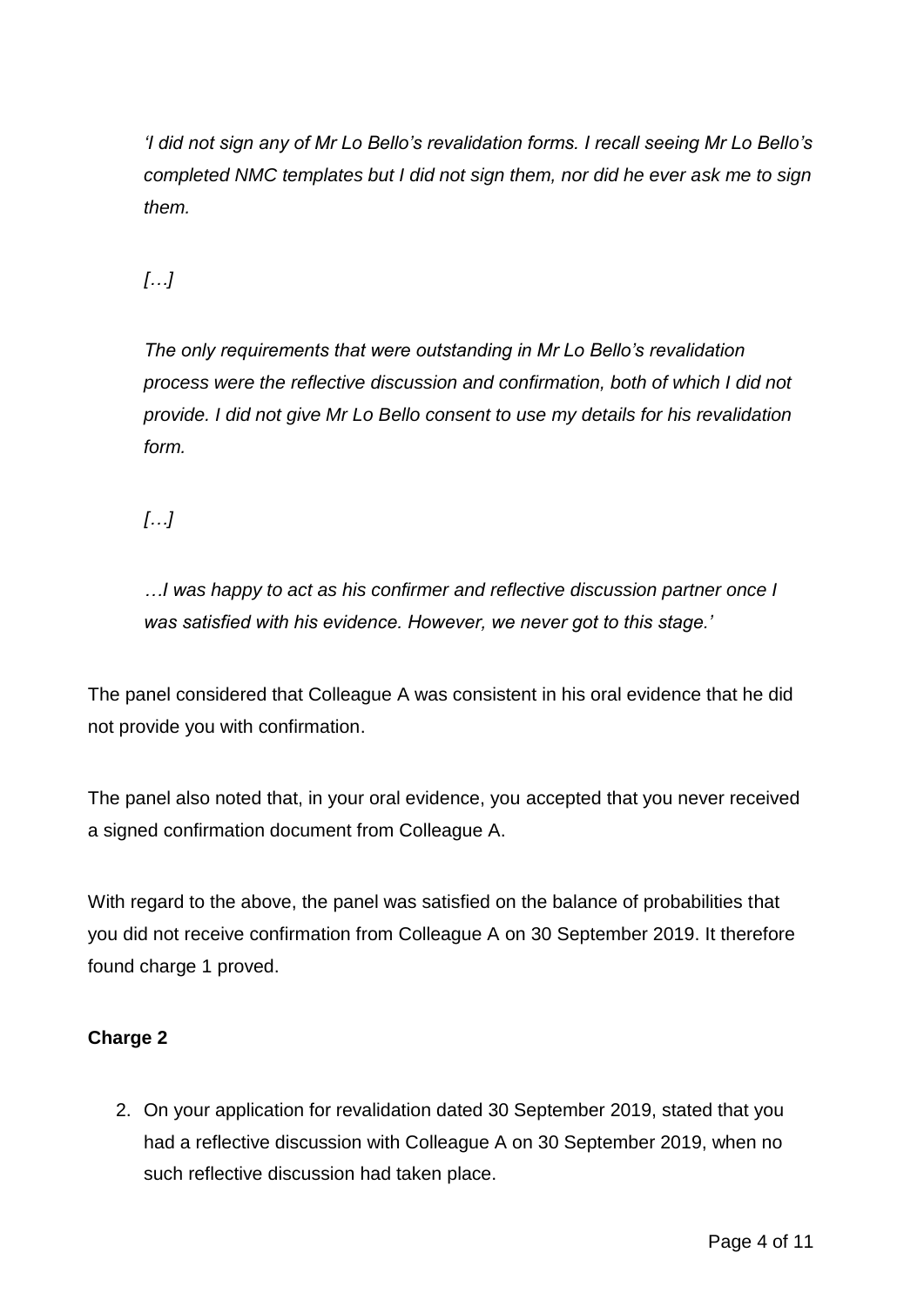## **This charge is found proved**

In considering this charge, the panel had regard to your NMC Revalidation Summary dated 30 September 2019, Colleague A's witness statement dated 24 August 2020, Colleague A's oral evidence and your oral evidence.

The panel had regard to your NMC Revalidation Summary, in which you had answered '*30/09/2019*' when asked '*Date of reflective discussion'.* It also noted that you had named Colleague A as the *'other NMC-registered nurse or midwife'* with whom you were required to have a reflective discussion. The panel considered this to demonstrate that you had indicated that you had undertaken a reflective discussion with Colleague A on your revalidation application.

The panel had regard to Colleague A's witness statement that stated:

*'The only documents Mr Lo Bello sent me were copies of reflective pieces. I recall that I did not have any concerns with the reflective pieces that he sent to me. I have little recollection of this conversation, but I think I may have expressed to Mr Lo Bello that the reflective pieces were satisfactory therefore Mr Lo Bello may have misunderstood this to be a reflective discussion between us. However this discussion was very brief, it was merely me saying that I was satisfied with his reflective pieces.*

*[…]*

*The only requirements that were outstanding in Mr Lo Bello's revalidation process were the reflective discussion and confirmation, both of which I did not provide. I did not give Mr Lo Bello consent to use my details for his revalidation form.*

*[…]*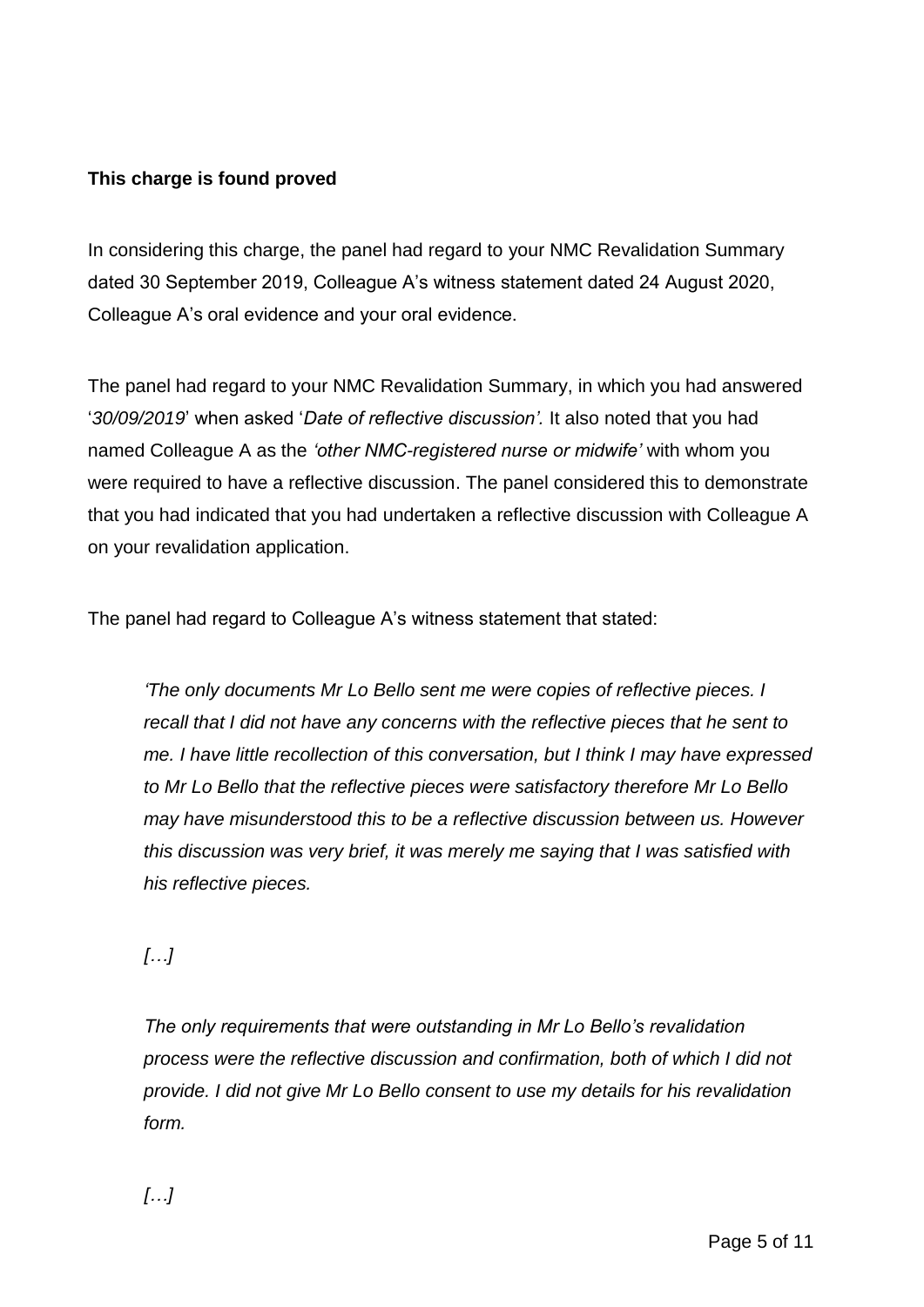*…I was happy to act as his confirmer and reflective discussion partner once I was satisfied with his evidence. However, we never got to this stage.'*

The panel considered that Colleague A was consistent in his oral evidence that he did not have a reflective discussion with you.

The panel also noted that, in your oral evidence, you accepted that there was no reflective discussion, and that your telephone and email communication was mainly regarding the NMC revalidation process.

The panel had no evidence before it of a reflective discussion between you and Colleague A having taken place on 30 September 2019.

With regard to the above, the panel was satisfied on the balance of probabilities that you did not have a reflective discussion with Colleague A on 30 September. It therefore found charge 2 proved.

## **Decision on incorrect entry**

Having found the all the facts proved, the panel then moved on to consider whether your entry on the NMC register, which resulted from the completion of your revalidation application, was incorrectly made.

The panel accepted the advice of the legal assessor and it had regard to the NMC's guidance 'Fraudulent or incorrect entry to the register' which states that:

*'If our decision to register, renew or readmit someone onto the register was based on wrong or inaccurate information about whether the person met the relevant requirements, it is an incorrect entry. For example, if someone wrongly declared that they had carried out the required number*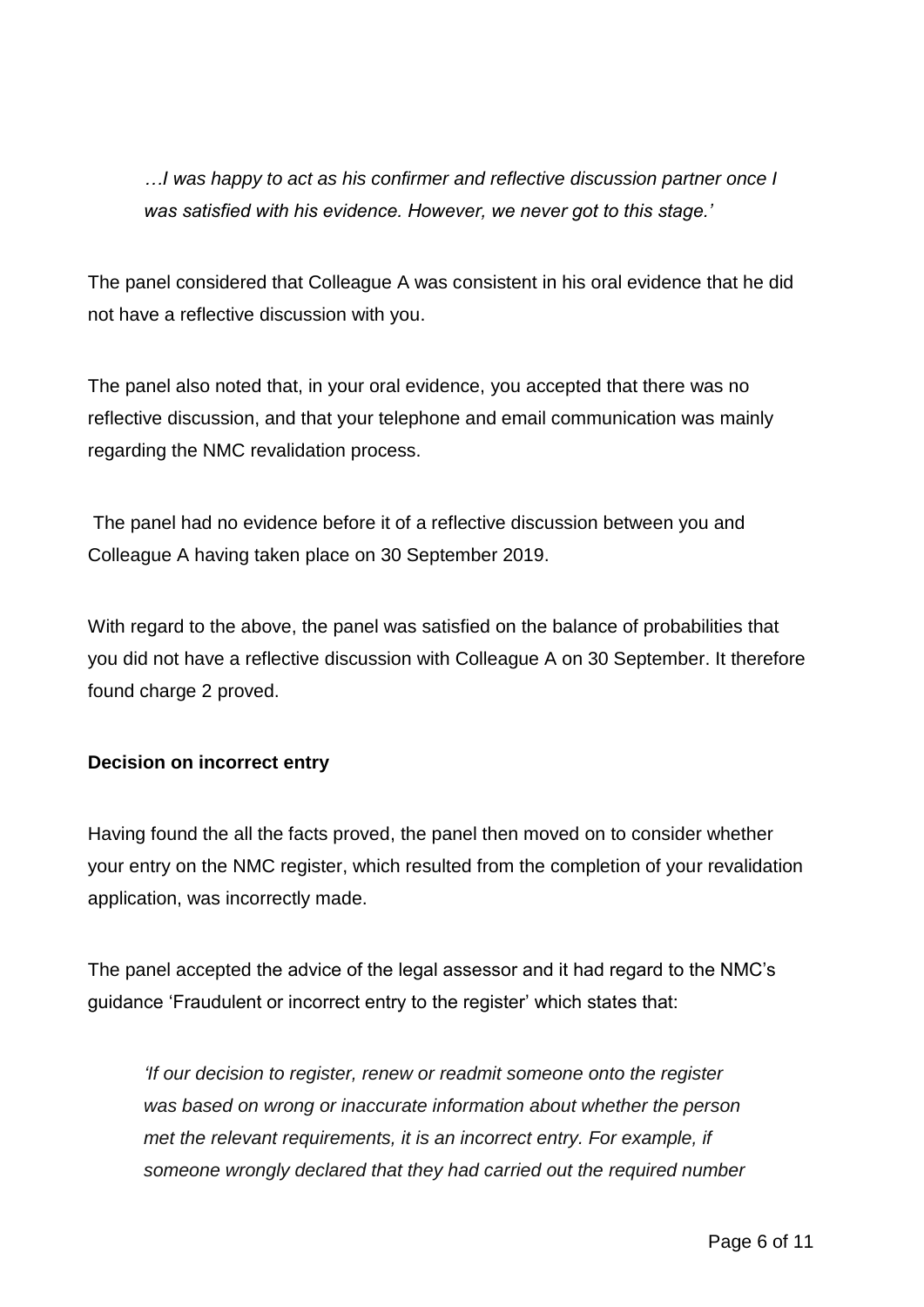*of hours of registered practice because they made a mistake when calculating them, their entry in the register is incorrect.*

*[…]*

*It doesn't matter whether or not the person whose name was entered on the register was able to meet the relevant criteria to be successfully registered or if they are currently able to practise safely. The key issue is whether we made the entry based on deliberately misleading information.'*

In considering whether your entry was incorrectly made, the panel had regard to its factual findings that you had indicated on your revalidation form that you had received confirmation from, and had a reflective discussion with, Colleague A on 30 September 2019 when you had not. It considered that, as a result of the issues identified in the two charges found proved, the NMC's decision to admit you to the NMC register was '*based on wrong or inaccurate information'*.

The panel had regard to your oral evidence that you had put your trust in Colleague A to help you with your revalidation and that '*honesty is important to you'*, and it noted that there is no evidence of any dishonesty in this case. It accepted that the incorrect information were mistakes on your part, which appeared mainly to be due to your lack of understanding of English. However, it considered that your NMC revalidation process was your responsibility and the duty was on you to ensure that the relevant requirements were met.

With regard to the above, the panel determined that your entry on Sub Part 1 of the NMC register in the name of Mr Marco Lo Bello, PIN 16J0152C, was incorrectly made.

### **Submissions on direction**

Mr Slack submitted that the only appropriate outcome in this case is for your entry to be removed from the NMC register. He submitted that taking no action would be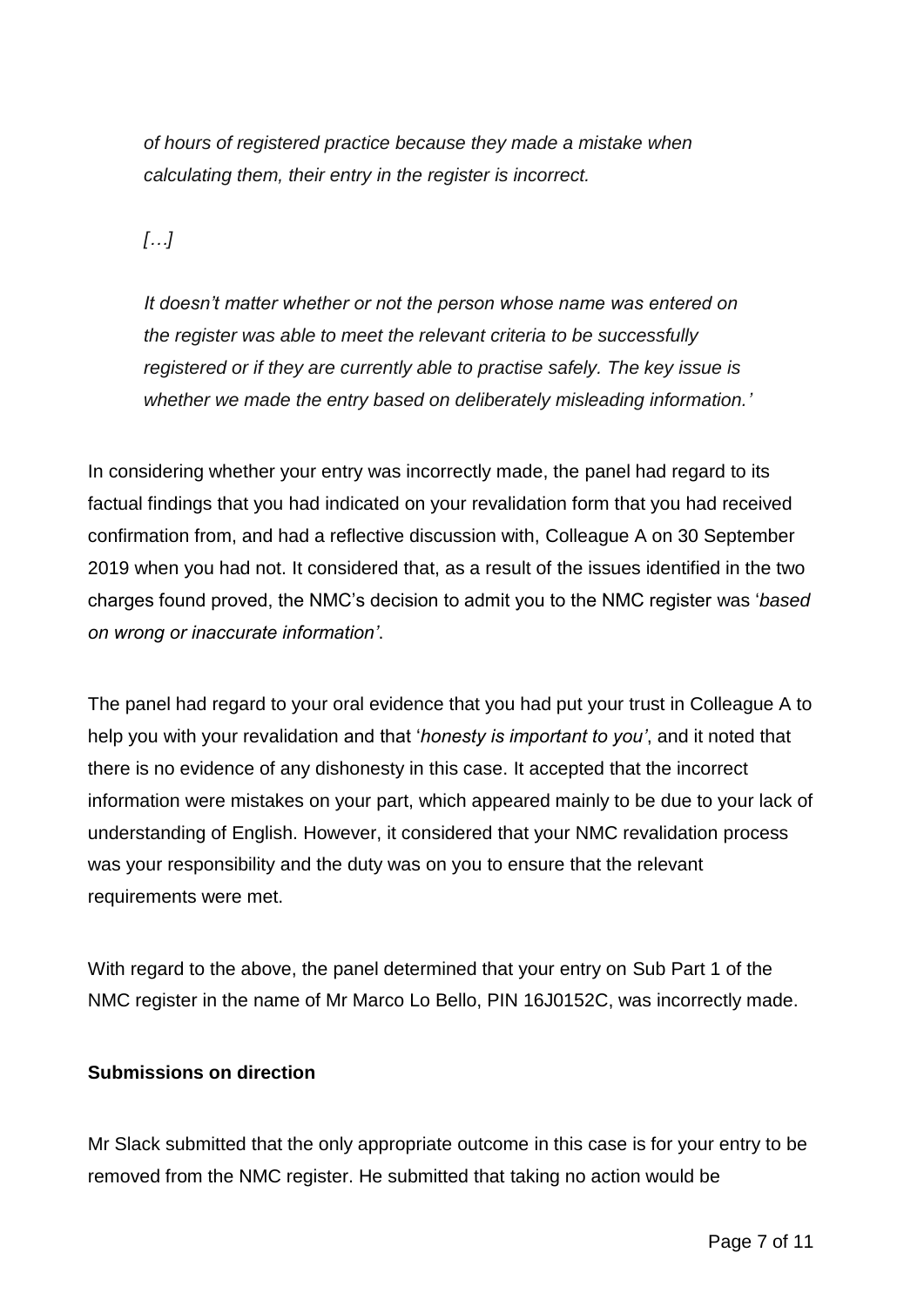inappropriate as your errors are not minor or '*clear cut issues'* which you have now put right, and that to leave the current entry as it is would be inappropriate. Further, your errors can not be classed as '*technical errors'* which have since been remediated.

Mr Slack submitted that your errors fell under sections which are fundamental for admission to the NMC register and therefore an amendment to the current entry would be insufficient to address the concerns identified.

Mr Slack invited the panel to remove your entry from the NMC register so that you can reapply in accordance with the relevant requirements.

You did not make any representations to the panel at this stage.

## **Decision on direction**

Having determined that your entry in the NMC register was incorrectly made, the panel then decided what direction, if any, to make under Article 26(7) of the Nursing and Midwifery Order (2001) (the Order).

The panel accepted the advice of the legal assessor who reminded it that Article 26(7) of the Order states:

*'…..if the Investigating Committee is satisfied that an entry in the register has been fraudulently procured or incorrectly made, it may make an order that the Registrar remove or amend the entry and shall notify the person concerned of his right of appeal under article 38.'*

The panel was aware that it had the power to take no action, to order the Registrar to amend your entry or to order the Registrar to remove your entry from the register.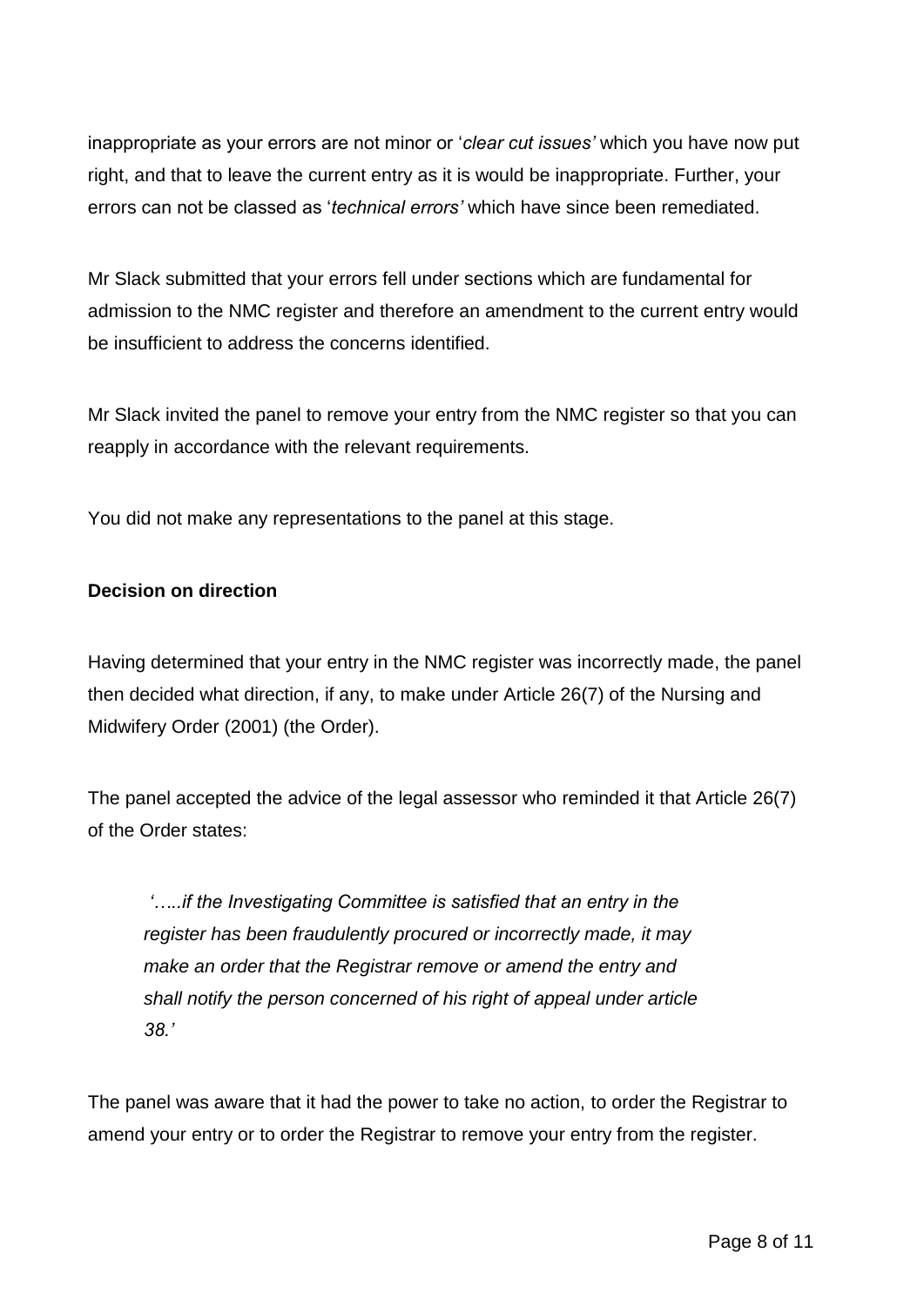The panel determined that, having found that you made serious errors on your revalidation form, and that your entry on the register was incorrectly made, it would be inappropriate to take no action. It considered that to take no action would undermine the integrity of the register and the revalidation process.

The panel also determined that an amendment to your entry would be inappropriate as your errors were not administrative ones which could be easily amended. It considered that your errors were not of a technical nature nor have they been addressed. Further, the panel considered that you had failed to comply with the requirements of revalidation.

The panel determined that the only appropriate course of action was to direct that your entry be removed from the register. It considered that you had not complied with the requirements of revalidation and had provided incorrect information that is fundamental to the revalidation process. The panel considered that to remove your entry would uphold the integrity of the register and maintain public confidence in the profession and its regulatory process.

Accordingly, the panel directs that the Registrar remove your entry from the register.

## **Interim order**

Having directed that the Registrar remove your entry from the register, the panel then considered whether an interim order was required under Article 26(11) of the Order, in relation to the appeal period.

The panel accepted the advice of the legal assessor.

Mr Slack invited the panel to impose an interim suspension order for 18 months on the grounds that it is necessary on public interest grounds to uphold confidence in the nursing profession and maintain the integrity of the register. He submitted that 18 months is an appropriate period to allow for you to appeal the panel's substantive order should you wish to do so.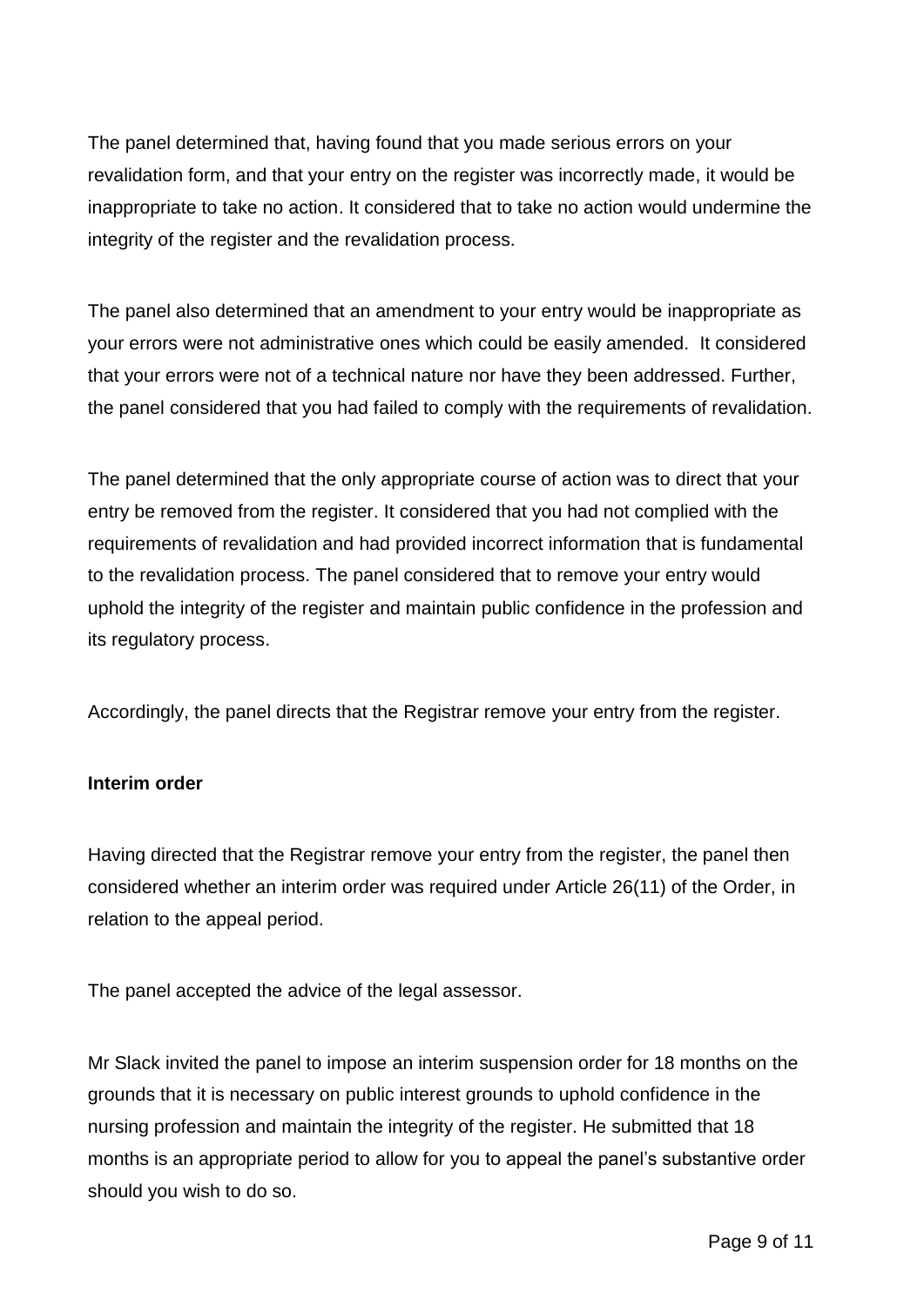In reaching its decision on whether to impose an interim order, the panel had regard to the reasons set out in its decision on the facts and its decision to direct the Registrar to remove your entry from the register. It also had regard to the NMC's published guidance on fraudulent and incorrect entry cases.

The panel noted that there is no evidence of any clinical concerns with your practice and that there are no public protection issues identified in your case. It therefore determined that an interim order is not necessary on grounds of public protection.

The panel went on to consider whether an interim order is otherwise in the public interest. It had regard to its finding that your entry on the register was incorrectly made and considered that not to make an interim order would be inconsistent with those findings. Further, to permit you to practise unrestricted in the United Kingdom after directing that your entry is removed from the NMC register could damage the reputation of the profession and would not maintain the integrity of the register.

In all the circumstances of this case, the panel concluded that the threshold for imposing an interim order on grounds of public interest alone is met. It considered that that a well-informed member of the public would be troubled if you were permitted to practise in the United Kingdom without restriction after the Registrar had been directed to remove your entry from the register.

The panel first considered an interim conditions of practice order but was unable to formulate interim conditions of practice that would adequately address the issues identified above. It considered that it would be inappropriate to impose an interim conditions of practice order having directed the Registrar to remove your entry from the register. Further, the panel noted that there are no clinical concerns in your case, that you currently work in Switzerland and that you stated that you do not have any plans to practise in the United Kingdom at present. The panel therefore could not formulate any practicable or workable conditions.